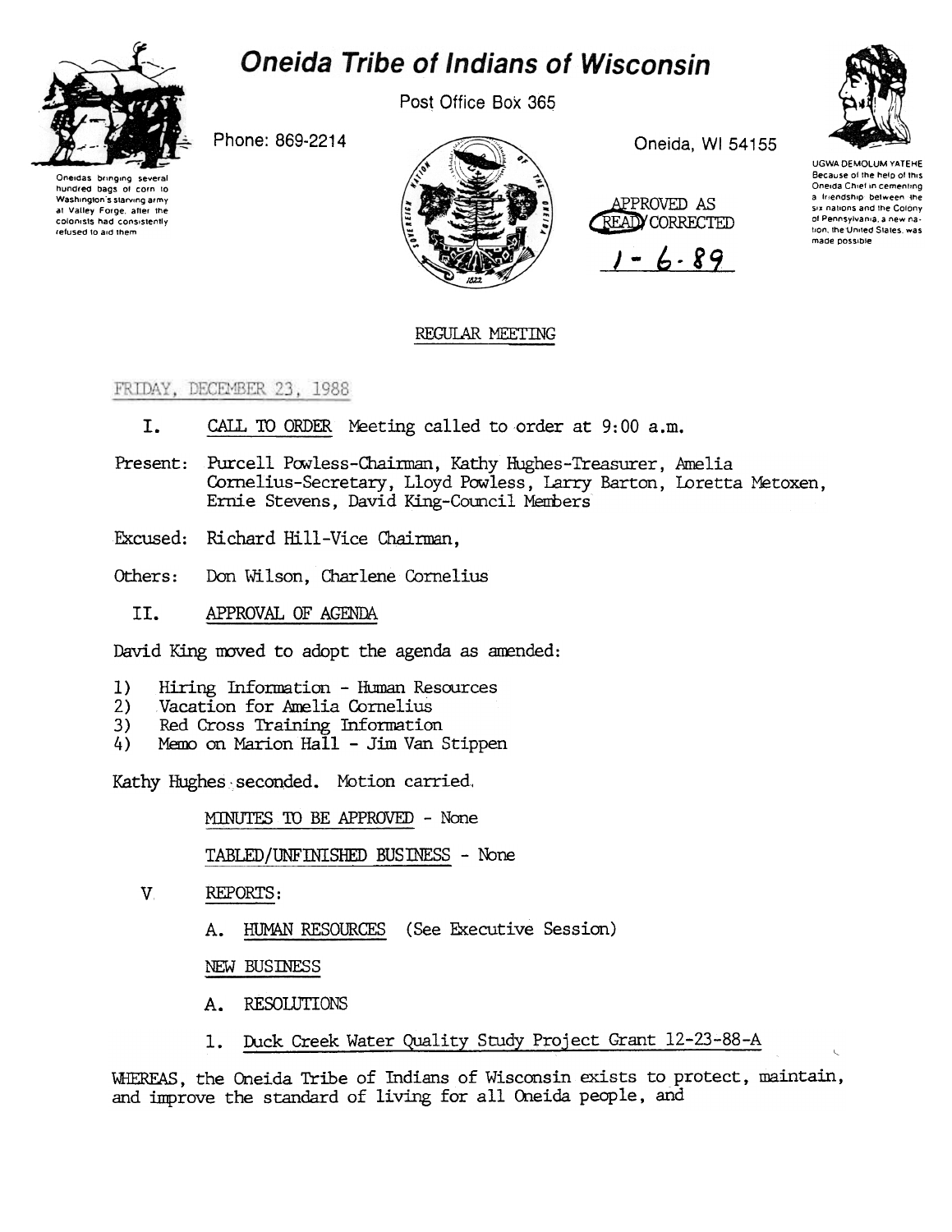ONEIDA TRIBE OF INDIANS OF WISCONSIN REGULAR MEETING - DECEMBER 23, 1988 Page 2

Resolution  $#12-23-88-A$  (Cont.)

WHEREAS, the Oneida Tribe of Indians of Wisconsin is concerned with the environmental health of the Oneida Reservation, and

WHEREAS, the Oneida Tribe of Indians of Wisconsin would like to have a Water Quality Study of the Duck Creek Watershed.

NOW THEREFORE BE IT RESOLVED: that the Oneida Environmental Health Department submit a Duck Creek Water Quality Study Project Grant to the U.S. Environmental Protection Agency.

Loretta Metoxen moved to adopt Resolution #12-23-88-A, David King seconded. Motion carried.

### 2. HIP 12-23-88-B

WHEREAS, a Tribal governing body is eligible to apply for contract/grants with the Bureau of Indian Affairs to plan, conduct, and administer all or parts of Bureau authorized programs, under authority of P.L. 93-638, and

WHEREAS, the Oneida Tribe of Indians of Wisconsin has determined that it wishes to exercise this contract/grant option by administering the FY89 Home Improvement Program, and

WHEREAS, the Oneida Tribe of Indians of Wisconsin does approve the H.I.P. applicants by using the Bureau of Indian Affairs H.I.P. Selection criteria and point system which includes Tribal priority points for elderly, handicapped, income, and family size.

NOW THEREFORE BE IT RESOLVED THAT:

the scope of the Oneida Tribe's FY89 Home Improvement Program is to plan. conduct, and administer the H.I.P. grant of \$109,800.00 as start up funds

The Tribal Chairman/Vice Chairman are authorized to both negotiate and execute the grant and any amendments thereto,

The authorities granted herein shall be effective until such time as the Tribal governing body takes further action by resolution,

The Tribal governing body reserves the right to review the contract/grant and any amendment thereto before execution,

The proposed term for the Home Improvement Program is for a period of 9 months, and it is proposed that it begin January 2, 1989 and end on September 30, 1989.

David King moved to adopt Resolution #12-23-88-B, Lloyd Powless seconded. Motion carried.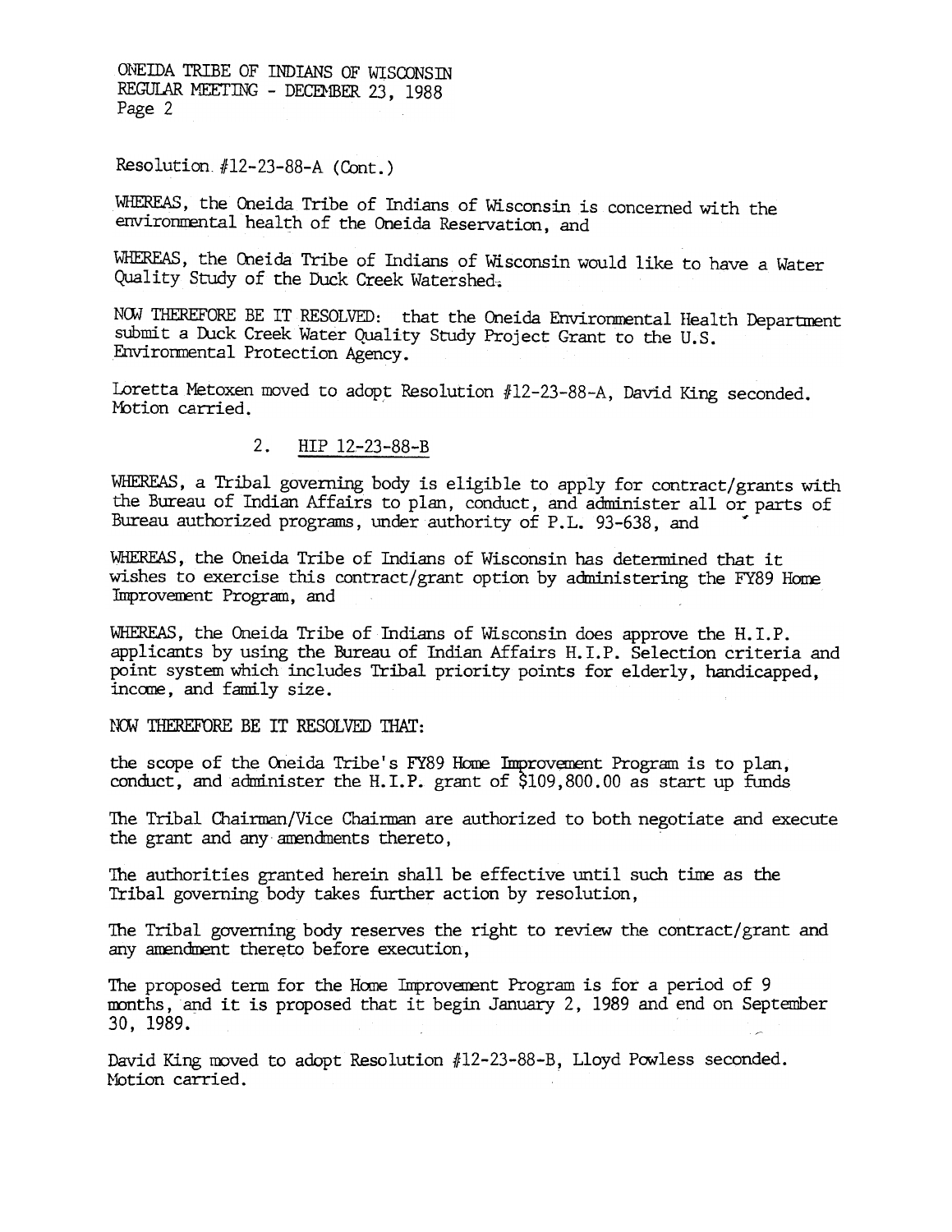ONEIDA TRIBE OF INDIANS OF WISCONSIN REGULAR MEETING - DECEMBER 23, 1988 Page 3

## B. REQUESTS:

# 1. Archiquette Building Space Allocation

Space Allocation - Archiquette Building, former printing department. Discussion on possible space use. Records Management and Library are most in need of space to expand.

Enrollments will be able to expand within the NHC when the former fitness center space is remodeled.

Amelia Cornelius moved to refer the space allocation discussion to Don Wilson, Charlene Cornelius and Judy Cornelius, David King seconded. Motion carried.

### $2.$ GLITC Corp Membership Dues \$30.00

Loretta Metoxen moved to authorize payment of dues, David King seconded. Motion carried.

Discussion on Business Conmittee meeting agendas. Amelia Cornelius and General Manager are directed to develop guide lines for placing items on the agenda. Don Wilson is to work with Amelia Cornelius to get a computer to assist in development of a data system management for the minutes of the neetings.

# Business Committee, December 28th at Radisson

David King moved to defer to Don Wilson to coordinate a date for the neeting early in January, Amelia Cornelius seconded. MOtion carried.

Ioretta Metoxen moved to honor Ernie Stevens request for a motion book and that Ernie put that in a one page plan for Amelia's utilization. Lloyd Powless seconded. Motion carried.

### 4 Purcell Powless Request

3. Equest to the setting witewave a committee, because T29H at Radisson David King moved to defer to Don Wilson to coordinate a date for the meeting in January, Amelia Cornelius seconded. Motion carried.<br>
Lorida Me . In th Lloyd Powless moved to honor the request by Purcell Powless to reduce his scheduled salary to \$8,400 annually and to place the balance of his salary in a special restricted trust fund of Which the principal is to be retained and the earnings used for scholarship money for~Oneida tribal members taking post graduate studies. Loretta Metoxen seconded. Motion carried.

### 5. Ten (10) Bingo Passes for Society for Prevention of Blindness

Fund Raising Event. David King moved to approve the request, Amelia Cornelius seconded. Motion carried.

C. CONTRACTS/AGREEMENTS: Chas Wheelock - Tentatively

Contract deferred until next week.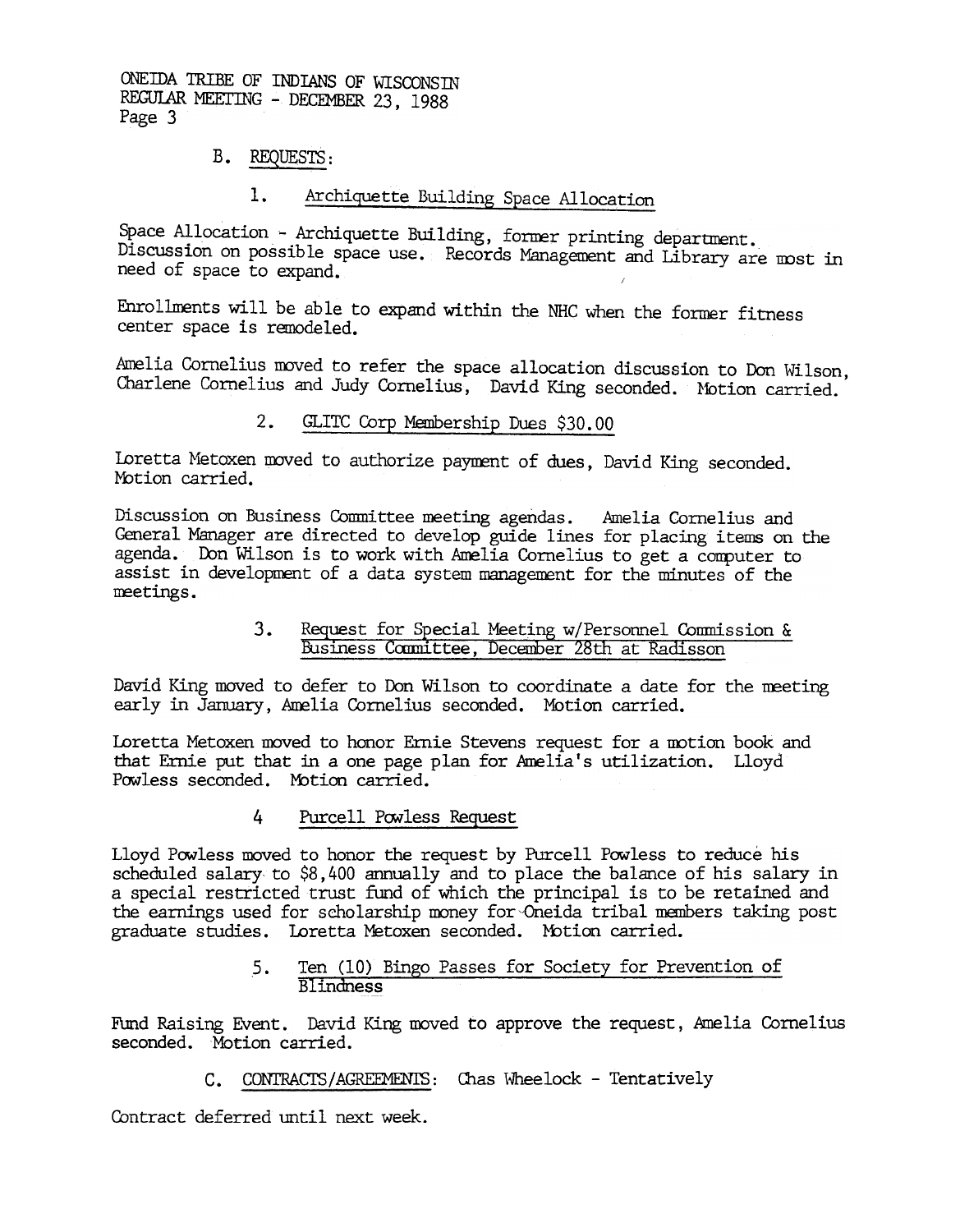ONEIDA TRIBE OF INDIANS OF WISCONSTN REGULAR MEETING - DECEMBER 23, 1988 Page 4

#### $D_{\bullet}$ TRAVEL/VACATION

- Purcell Powless/Kathy Hughes, Ashland, WI on 1/13/89 Joan Uting  $1.$ Retirement. Loretta Metoxen moved to approve, David King seconded. Motion carried.
	- Е. Agenda Additions
- $1)$ Hiring Information - Human Resources:

Retail Accountant - Patricia Bins Accountant Enterprises - DAvid A. Sharon Transfer - Debra Lehman to Inventory Contoller Cook - Part Time - AJNH - Shannon Hill JOM Coordinator - Evelyn Elm Education Counselor - Joyce Miller

#### $2)$ Red Cross Training Information

Amelia Cornelius moved to authorize David King to follow up on the Red Cross training for emergency situations, Lloyd Powless seconded. David King abstained. Motion carried.

 $3)$ Marion Hall Memo

Memorandum from Jim Van Stippen regarding the sale of the building.

4) Vacation Request

Larry Barton moved to approve  $\frac{1}{2}$  days of vacation for Amelia Cornelius on December 28, 29, 30, 1988. Lloyd Powless seconded. Amelia Cornelius abstained. Motion carried.

EXECUTIVE SESSION - Discussion on Grievance Hearings - Don Wilson VII. for Chris Johns

Amelia Cornelius moved to table and refer the appeals to Jerry L. Hill for review and recommendation. Ernie Stevens seconded. Loretta Metoxen opposed. Motion carried.

Discussion on Brown County Board meeting on December 20, 1988 regarding dispatch agreement with Oneida Public Safety. Suggest a letter in Kalihwisaks to clarify the dispatch agreement and the cross deputization issues and to inform community on training of Public Safety. Also suggested an editorial in the Green Bay Press supporting Pieschek.

Purcell Powless informed the Business Committee on progress of contracting for the IHS Office in Oneida. Lobbying GLITC Chairman to support Oneidas request.

David King recommends someone from the Tribe to go to Washington to lobby to get the \$96,000 for conservation that was not used by the other tribes.